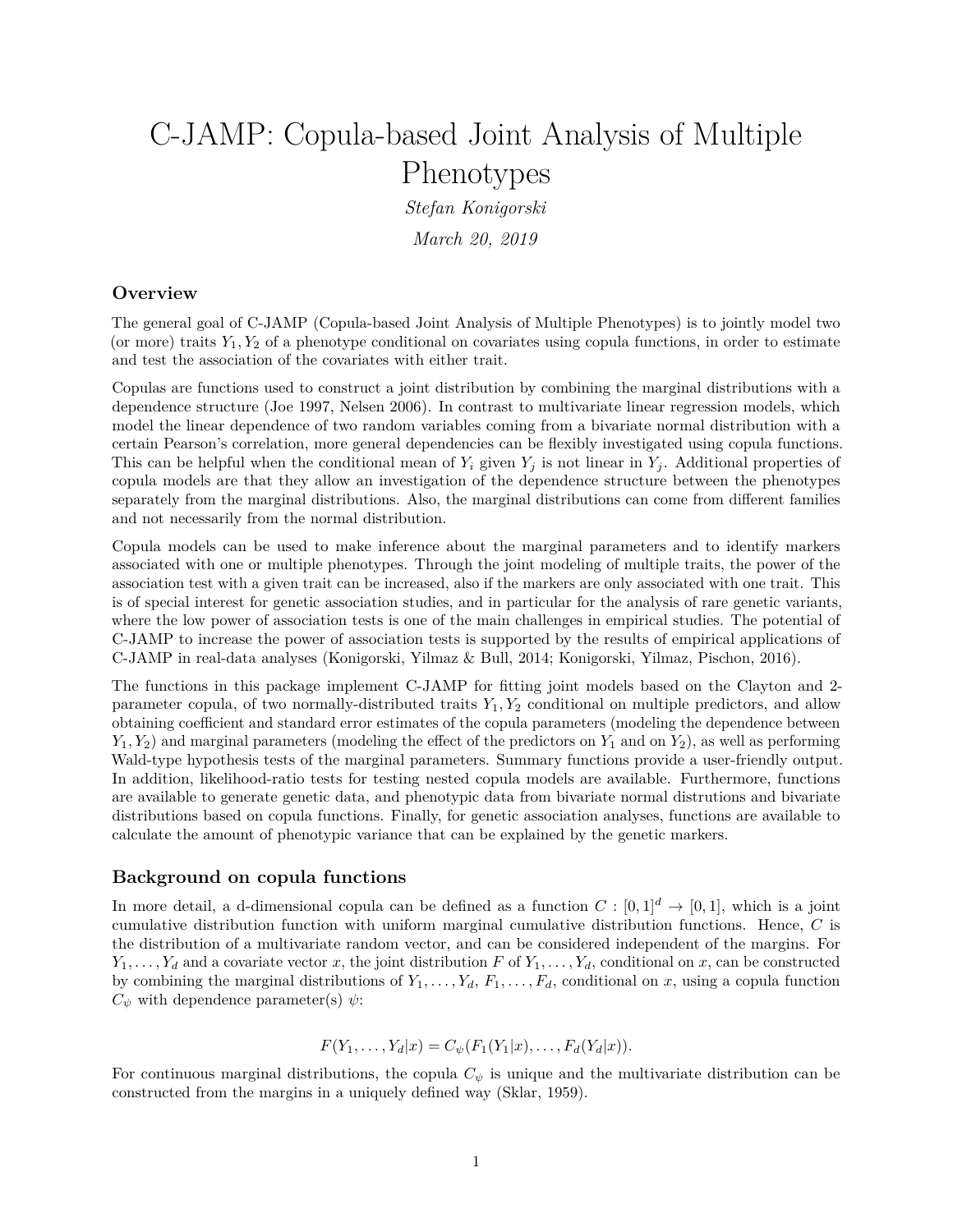Popular copula functions include the Clayton family

$$
C_{\phi}(u_1, \dots, u_d, \phi) = \left(\sum_{i=1}^d u_i^{-\phi} - (d-1)\right)^{-\frac{1}{\phi}}
$$

with  $\phi > 0$ , and the Gumbel-Hougaard family

$$
C_{\theta}(u_1,\ldots,u_d,\theta) = exp\left(-\left[\sum_{i=1}^d (-log(u_i))^{\theta}\right]^{\frac{1}{\theta}}\right)
$$

with  $\theta > 1$ . A third family which includes both Clayton and Gumbel-Hougaard copula (for  $\theta = 1$  and  $\phi \rightarrow 0$ ) is the 2-paramater copula family

$$
C_{\psi}(u_1,\ldots,u_d,\phi,\theta) = \left(\left[\sum_{i=1}^d \left(u_i^{-\phi}-1\right)^{\theta}\right]^{\frac{1}{\theta}}+1\right)^{-\frac{1}{\phi}}
$$

with  $0 \leq u_1, u_2 \leq 1$ , and the copula parameters  $\psi = (\phi, \theta), \phi > 0, \theta \geq 1$ , which allows a flexible modeling of both the lower- and upper-tail dependence.

For the 2-parameter copula family, Kendall's tau can be derived as (Joe, 1997)

$$
\tau = 1 - \frac{2}{\theta(\phi + 2)}.
$$

Additional dependence parameters of interest are the lower and upper tail dependence measures  $\lambda_L, \lambda_U$ , which explain the amount of dependence between extreme values. For the 2-parameter copula family, these dependence measures become (Joe, 1997)

$$
\lambda_L = 2^{-\frac{1}{\theta \phi}}, \lambda_U = 2 - 2^{\frac{1}{\theta}}.
$$

Data  $Y_1, Y_2$  can be sampled from the Clayton copula (with standard normal margins) using the generate\_clayton\_copula() function. This uses the following steps to generate standard normal *Y*1*, Y*<sup>2</sup> from the Clayton copula  $C_{\phi}(\Phi(Y_1), \Phi(Y_2)) = C_{\phi}(U_1, U_2)$ , where  $\Phi$  is the standard normal cumulative distribution function:

- 1. Generate uniform random variables  $U_1, \tilde{U}_2 \sim Unif(0,1)$ .
- 2. Generate  $Y_1$  from the inverse standard normal distribution of  $U_1, Y_1 := \Phi^{-1}(U_1)$ .
- 3. In order to obtain the second variable  $Y_2$ , use the conditional distribution of  $U_2$  given  $U_1$ , set  $\tilde{U}_2$  $\sqrt{2}$

$$
\frac{\partial C(U_1, U_2)}{\partial U_1}
$$
 and solve for  $U_2$ . This yields  $U_2 = \left(1 - U_1^{-\phi} \cdot \left(1 - \tilde{U}_2^{-\frac{\phi}{1+\phi}}\right)\right)^{-\frac{1}{\phi}}$ .  
Convert *V* from the inverse integral around distribution of  $U_1, V_2, \phi^{-1}$ .

4. Generate  $Y_2$  from the inverse standard normal distribution of  $U_2$ ,  $Y_2 := \Phi^{-1}(U_2)$ .

```
# Generate phenotype data from the Clayton copula:
set.seed(10)
dat1a <- generate_clayton_copula(n = 1000, phi = 0.5)
## [1] "Kendall's tau between Y1, Y2 = 0.2"
dat1b <- generate_clayton_copula(n = 1000, phi = 2)
## [1] "Kendall's tau between Y1, Y2 = 0.5"
```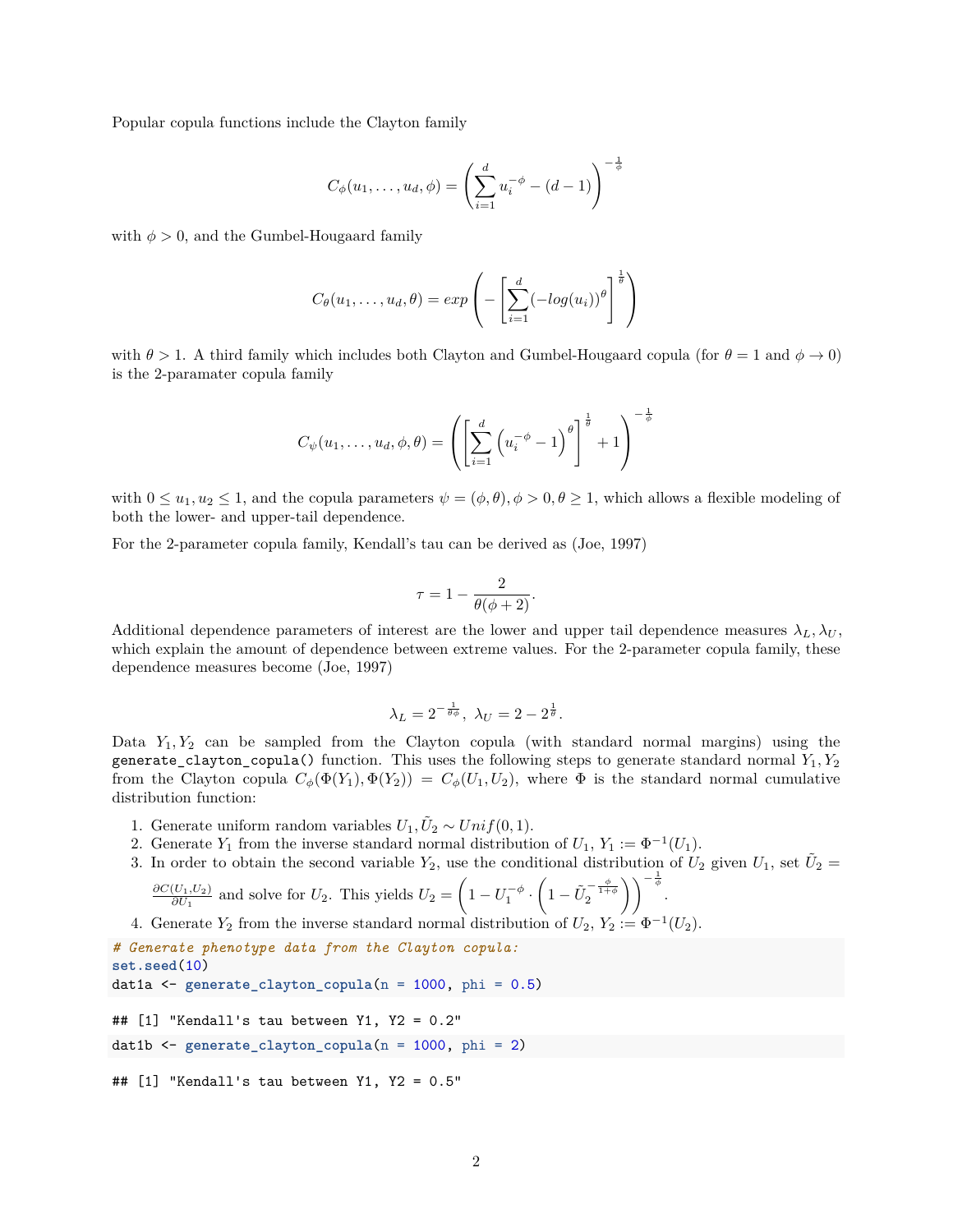```
dat1c <- generate_clayton_copula(n = 1000, phi = 8)
## [1] "Kendall's tau between Y1, Y2 = 0.8"
par(mfrow = c(1, 3))plot(dat1a$Y1, dat1a$Y2, xlab = "Y1", ylab = "Y2",
     main = expression(paste("Scatterplot of ", Y[1], ", ", Y[2], " with ", tau,
plot(dat1b$Y1, dat1b$Y2, xlab = "Y1", ylab = "Y2",
     main = expression(paste("Scatterplot of ", Y[1], ", ", Y[2], " with ", tau, "=0.5")))
plot(dat1c$Y1, dat1c$Y2, xlab = "Y1", ylab = "Y2",
     main = expression(paste("Scatterplot of ", Y[1], ", ", Y[2], " with ", tau, "=0.8")))
```


Scatterplot of  $Y_1$ ,  $Y_2$  with  $\tau=0.2$ 

Scatterplot of  $Y_1$ ,  $Y_2$  with  $\tau=0.5$ 

Scatterplot of Y<sub>1</sub>, Y<sub>2</sub> with  $\tau$ =0.8

#### **Data generation functions**

In order to generate sample data for simulation studies and to illustrate C-JAMP, different functions are provided. Firstly, the functions generate\_singleton\_data(), generate\_doubleton\_data() and generate\_genodata() can be used to generate genetic data in the form of single nucleotide variants (SNVs). generate singleton data() generates singletons (i.e., SNVs with one observed minor allele); generate\_doubleton\_data() generates doubletons (i.e., SNVs with two observed minor alleles), and the function generate\_genodata() generates *n* observations of *k* SNVs with random minor allele frequencies. The minor allele frequencies can be computed using the function compute\_MAF().

Next, generate\_phenodata\_1\_simple(), generate\_phenodata\_1(), generate\_phenodata\_2\_bvn() and generate\_phenodata\_2\_copula() can be used to generate phenotype data based on SNV input data, covariates, and a specification of the covariate effect sizes. Here, the functions generate\_phenodata\_1\_simple() and generate\_phenodata\_1() generate one normally-distributed or binary phenotype *Y* conditional on provided SNVs and two generated covariates *X*1, *X*2. The functions generate\_phenodata\_2\_bvn() and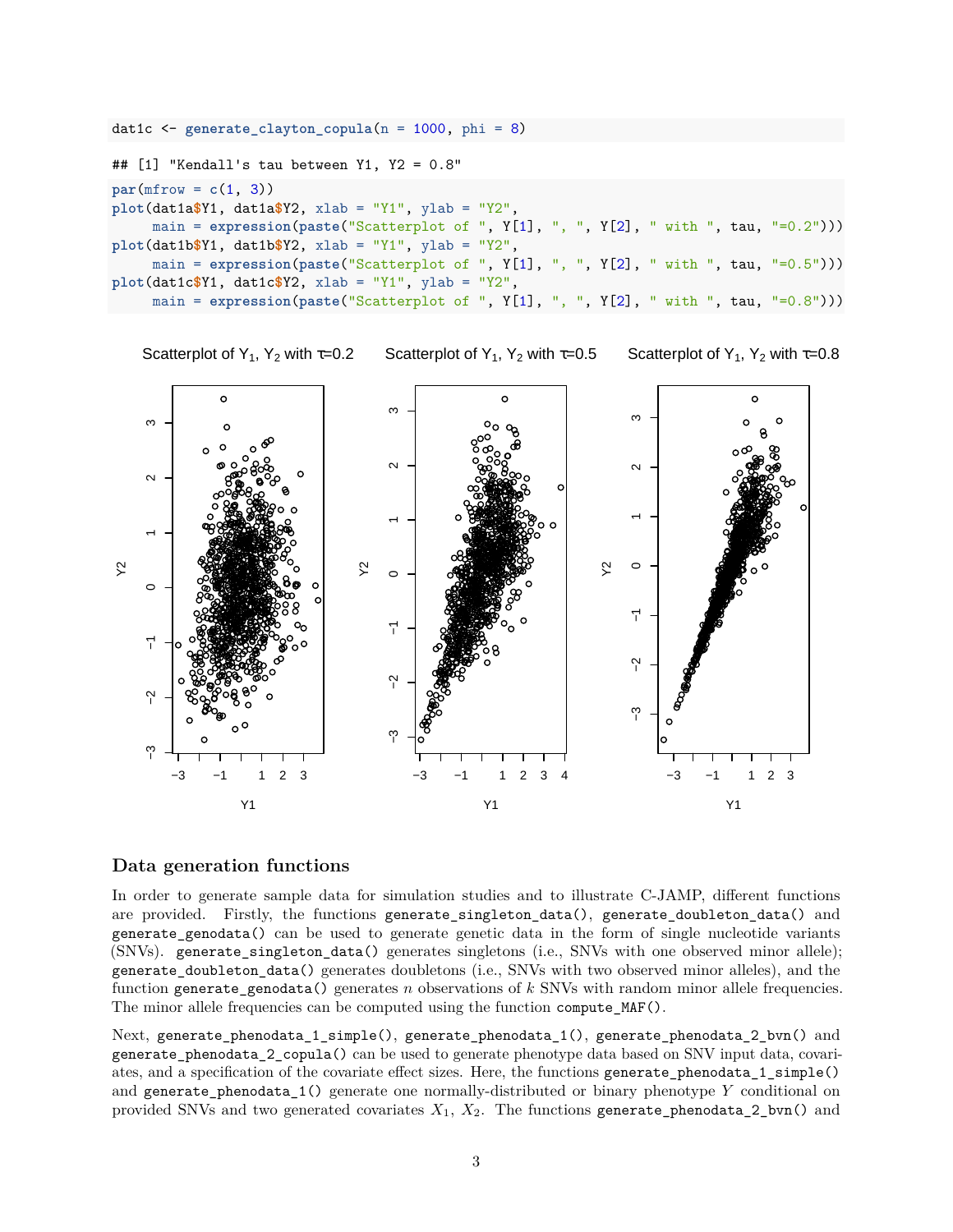generate\_phenodata\_2\_copula() generate two phenotypes *Y*1, *Y*<sup>2</sup> with dependence Kendall's *τ* conditional on the provided SNVs and covariates  $X_1, X_2$  from the bivariate normal distribution or the Clayton copula function with standard normal marginal distributions. generate\_phenodata\_2\_copula() is using the function generate\_clayton\_copula() described above.

```
# Generate genetic data:
set.seed(10)
genodata <- generate_genodata(n_SNV = 20, n_ind = 1000)
compute_MAF(genodata)
## SNV1 SNV2 SNV3 SNV4 SNV5 SNV6 SNV7 SNV8 SNV9 SNV10 SNV11 SNV12
## 0.254 0.022 0.195 0.253 0.066 0.119 0.421 0.474 0.157 0.049 0.175 0.461
## SNV13 SNV14 SNV15 SNV16 SNV17 SNV18 SNV19 SNV20
## 0.168 0.064 0.114 0.097 0.102 0.095 0.466 0.195
# Generate phenotype data from the bivariate normal distribution given covariates:
phenodata_bvn <- generate_phenodata_2_bvn(genodata = genodata,
                                          tau = 0.5, b1 = 1, b2 = 2)
plot(phenodata_bvn$Y1, phenodata_bvn$Y2, xlab = "Y1", ylab = "Y2",
     main = expression(paste("Scatterplot of bivariate normal ", Y[1], ", ",
                            Y[2], " with ", tau, "=0.5")))
```
Scatterplot of bivariate normal Y<sub>1</sub>, Y<sub>2</sub> with  $\tau$ =0.5



```
# Generate phenotype data from the Clayton copula given covariates:
phenodata <- generate_phenodata_2_copula(genodata = genodata$SNV1,
                                         MAF_cutoff = 1, prop_causal = 1,tau = 0.5, b1 = 0.3, b2 = 0.3)
```
## [1] "Kendall's tau between Y1, Y2 = 0.5"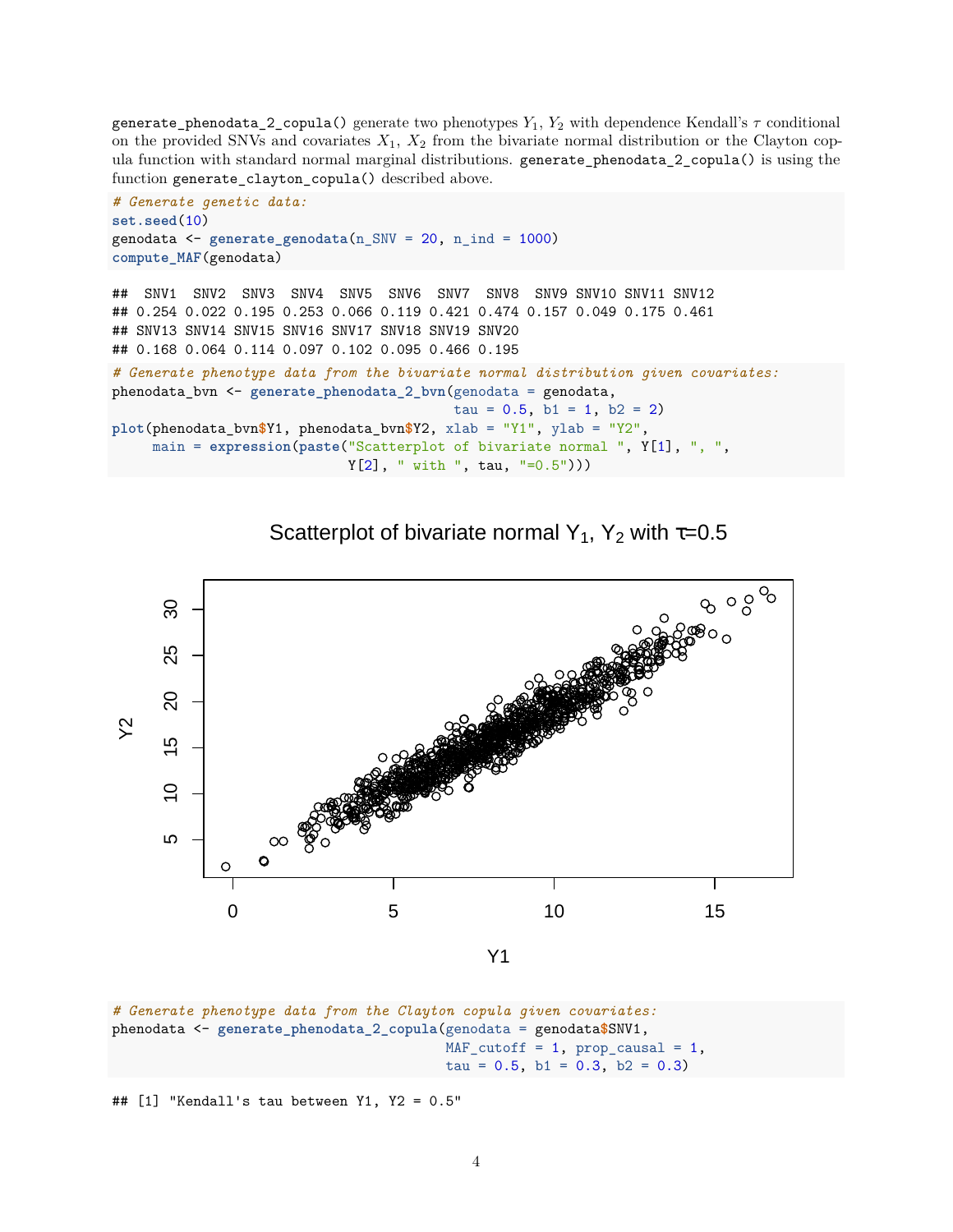```
## [1] "Kendall's tau between Y1, Y2 = 0.5"
plot(phenodata$Y1, phenodata$Y2, xlab = "Y1", ylab = "Y2",
     main = expression(paste("Scatterplot of ", Y[1], ", ", Y[2],
                             " from the Clayton copula with ", tau, "=0.5")))
```


Scatterplot of Y<sub>1</sub>, Y<sub>2</sub> from the Clayton copula with  $\tau$ =0.5

For the analysis of genetic associations with the phenotypes, the amount of variability in the phenotypes that can be explained by the SNVs might be of interest. This can be computed based on four different approaches using the function compute\_expl\_var() (Laird  $\&$  Lange, 2011), which is described in more detail in the help pages of the function.

```
compute_expl_var(genodata = genodata, phenodata = phenodata$Y1,
                 type = c("Rsquared_unadj", "Rsquared_adj",
                          "MAF_based", "MAF_based_Y_adjusted"),
                 causal_idx = rep(TRUE,20), effect_causal =
                   c(0.3 * abs(log10(compute_MAF(genodata$SNV1))), rep(0,19)))
```

```
## $Rsquared_unadj
## [1] 0.02794911
##
## $Rsquared_adj
## [1] 0.008091075
##
## $MAF_based
## [1] 0.01208152
##
## $MAF_based_Y_adjusted
## [1] 0.00867618
```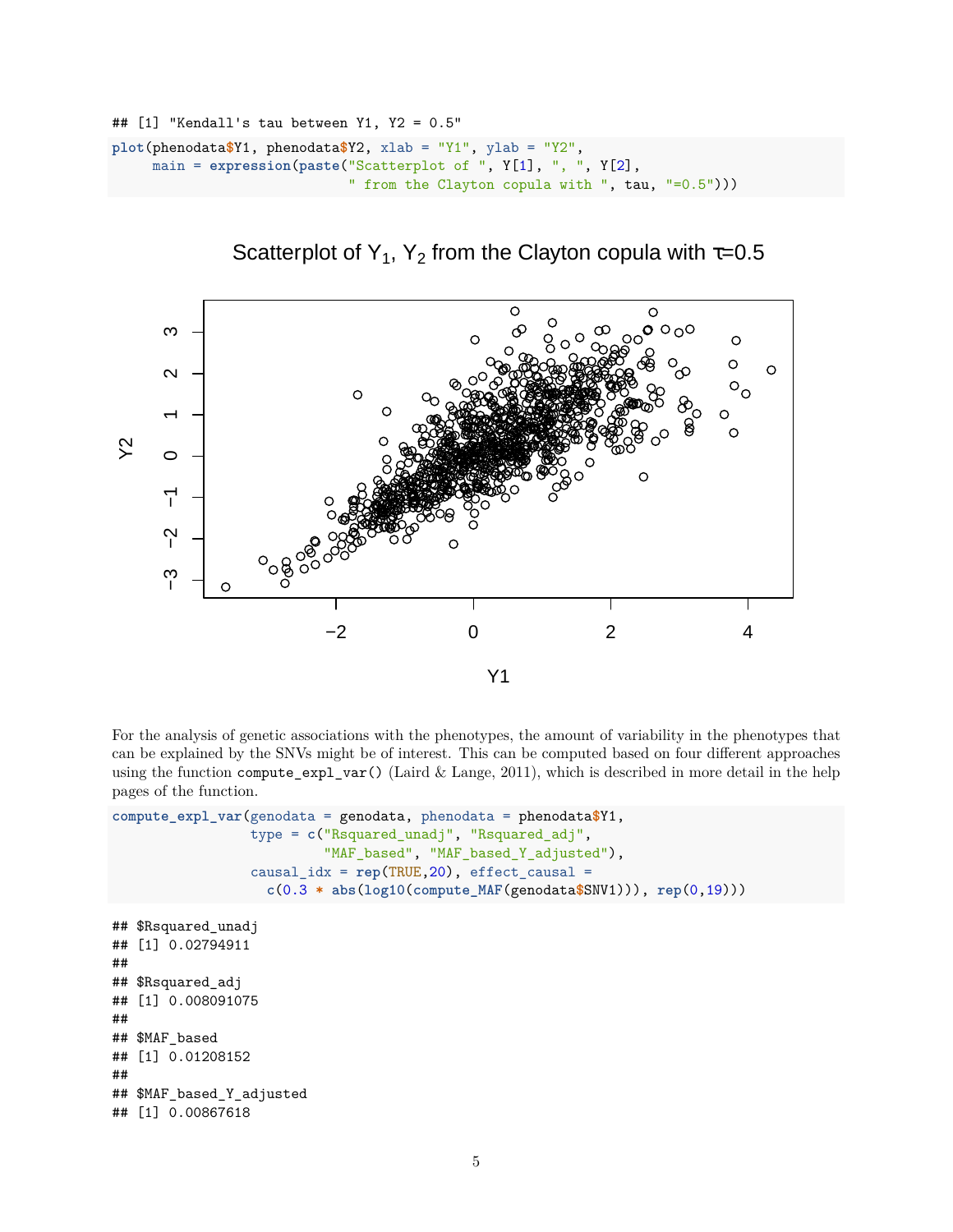### **C-JAMP: Copula-based joint analysis of multiple phenotypes**

C-JAMP is implemented for the joint analysis of two phenotypes  $Y_1, Y_2$  conditional on one or multiple predictors *x* with linear marginal models. Functions are available to fit the joint model

$$
F(Y_1, Y_2|x) = C_{\psi}(F_1(Y_1|x), F_2(Y_2|x))
$$

for the Clayton and 2-parameter copula, with marginal models

$$
Y_1 = \alpha^T X + \epsilon_1, \epsilon_1 \sim N(0, \sigma_1^2)
$$
  

$$
Y_2 = \beta^T X + \epsilon_2, \epsilon_2 \sim N(0, \sigma_2^2).
$$

Maximum likelihood estimates for all parameters  $(\psi, \alpha, \beta, \sigma_1, \sigma_2)$  can be obtained using the function get estimates naive(), which is based on the  $\langle lm(')'$  function.

```
predictors <- data.frame(X1 = phenodata$X1, X2 = phenodata$X2, SNV = genodata$SNV1)
get_estimates_naive(Y1 = phenodata$Y1, Y2 = phenodata$Y2, predictors_Y1 = predictors,
                    predictors_Y2 = predictors, copula_param = "both")
```

| ## |                | log_phi log_theta_minus1 | Y1_log_sigma | Y2_log_sigma   |
|----|----------------|--------------------------|--------------|----------------|
| ## | 1.021100321    | 0.327953141              | 0.015511896  | $-0.006361787$ |
| ## | Y1_(Intercept) | Y1 X1                    | Y1 X2        | Y1 SNV         |
| ## | $-0.011581527$ | 0.492133186              | 0.583058174  | 0.129050968    |
| ## | Y2_(Intercept) | Y2 X1                    | Y2 X2        | Y2 SNV         |
| ## | $-0.041396358$ | 0.483807892              | 0.621047800  | 0.082656354    |

For these or any other parameter estimates, the log-likelihood (or rather the minus log-likelihood) of the copula model can be computed with the function minusloglik() for the Clayton and 2-parameter copula:

```
predictors <- data.frame(X1 = phenodata$X1, X2 = phenodata$X2, genodata[, 1:5])
estimates <- get_estimates_naive(Y1 = phenodata$Y1, Y2 = phenodata$Y2,
                                predictors_Y1 = predictors,
                                predictors_Y2 = predictors, copula_param = "both")
minusloglik(Y1 = phenodata$Y1, Y2 = phenodata$Y2, predictors_Y1 = predictors,
           predictors_Y2 = predictors, parameters = estimates, copula = "2param")
```
#### ## [1] 3583.498

It should be noted that the minusloglik() function (and the  $\text{ciam}()$ ,  $\text{ciam}()$  functions below) assume quantitative predictors and use an additive model. That means that for the analysis of categorical predictors with more than 2 levels, dummy variables have to be created beforehand. Accordingly, if single nucleotide variants (SNVs) are included as predictors, the computation is based on an additive genetic model if SNVs are provided as 0-1-2 genotypes and on a dominant model if SNVs are provided as 0-1 genotypes.

The **Lrt** copula() can be used to test the model fit of different nested copula models with the same marginal models. For this, likelihood ratio tests are performed. In more detail, to test the fit of the 1-parameter Clayton copula model fit versus the 2-parameter copula, i.e.  $H_0: \phi \to 0$ , the likelihood ratio test statistic

$$
logLR = 2 \cdot \left( L\left(\hat{\alpha}, \hat{\beta}, \hat{\psi}\right) - L\left(\hat{\alpha}(\psi_0), \hat{\beta}(\psi_0), \hat{\psi}\right) \right)
$$

can be used, where  $\hat{\psi} = (\hat{\phi}, \hat{\theta}), \hat{\psi}_0 = (\hat{\phi}(\theta = 1), 1)$ , see Yilmaz & Lawless (2011). Here,  $\hat{\alpha}(\psi_0)$  and  $\hat{\beta}(\psi_0)$  are the maximum likelihood estimates of  $\alpha$  and  $\beta$  under the null model  $\psi = \psi_0$ . P-values are obtained by using that  $logLR$  is asymptotically distributed as  $0.5 + 0.5\chi_1^2$  under the null hypothesis  $\psi = \psi_0$  and under the assumption that other free parameters in  $\psi_0$  don't lie on the boundary of the parameter space (Self & Liang, 1987).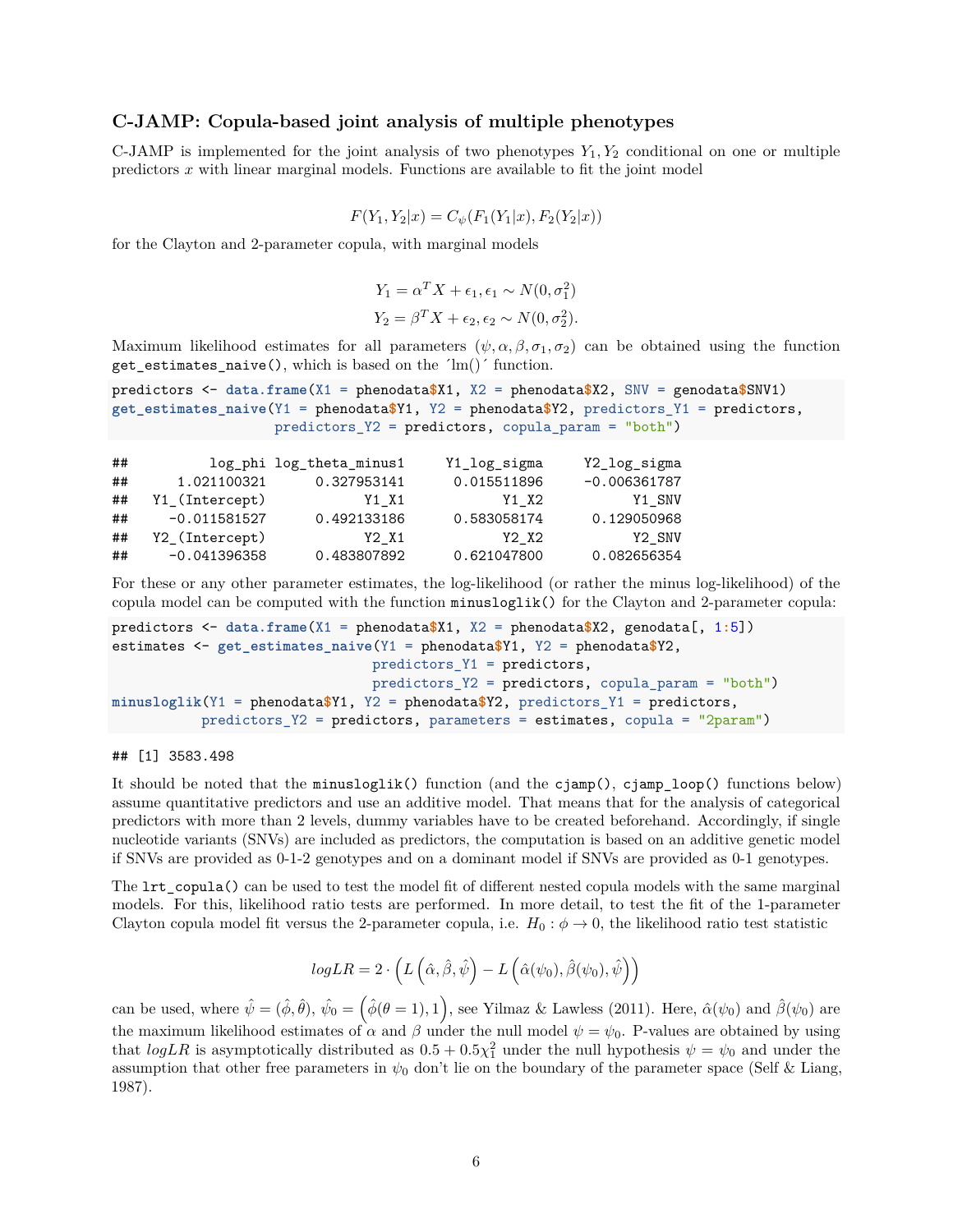```
# Example: Test whether 2-parameter copula model has a better
# model fit compared to Clayton copula (no).
predictors <- data.frame(X1 = phenodata$X1, X2 = phenodata$X2,
                         SNV = genodata$SNV1)
estimates_c <- get_estimates_naive(Y1 = phenodata$Y1, Y2 = phenodata$Y2,
                                   predictors_Y1 = predictors,
                                   predictors_Y2 = predictors,
                                   copula_param = "phi")
minusloglik_Clayton <- minusloglik(Y1 = phenodata$Y1, Y2 = phenodata$Y2,
                                   predictors_Y1 = predictors,
                                   predictors_Y2 = predictors,
                                   parameters = estimates_c, copula = "Clayton")
estimates_2p <- get_estimates_naive(Y1 = phenodata$Y1, Y2 = phenodata$Y2,
                                    predictors_Y1 = predictors,
                                    predictors_Y2 = predictors,
                                    copula param = "both")
minusloglik_2param <- minusloglik(Y1 = phenodata$Y1, Y2 = phenodata$Y2,
                                  predictors_Y1 = predictors,
                                  predictors_Y2 = predictors,
                                  parameters = estimates_2p, copula = "2param")
lrt_copula(minusloglik_Clayton, minusloglik_2param)
```
## \$chisq ## [1] -2318.222 ## ## \$pval ## [1] 0.5

Log-likelihood ratio tests of marginal parameters within the same copula model can be performed using the lrt\_param() function:

```
# Example: Test marginal parameters (alternative model has better fit).
predictors_1 <- data.frame(X1 = phenodata$X1, X2 = phenodata$X2)
estimates_1 <- get_estimates_naive(Y1 = phenodata$Y1, Y2 = phenodata$Y2,
                                   predictors_Y1 = predictors_1,
                                   predictors_Y2 = predictors_1,
                                   copula = "phi")
minusloglik_1 <- minusloglik(Y1 = phenodata$Y1, Y2 = phenodata$Y2,
                             predictors_Y1 = predictors_1,
                             predictors_Y2 = predictors_1,
                             parameters = estimates_1, copula = "Clayton")
predictors_2 <- data.frame(X1 = phenodata$X1, X2 = phenodata$X2,
                           SNV = genodata$SNV1)
estimates_2 <- get_estimates_naive(Y1 = phenodata$Y1, Y2 = phenodata$Y2,
                                   predictors_Y1 = predictors_2,
                                   predictors_Y2 = predictors_2,
                                   copula = "phi")minusloglik_2 <- minusloglik(Y1 = phenodata$Y1, Y2 = phenodata$Y2,
                             predictors_Y1 = predictors_2,
                             predictors_Y2 = predictors_2,
                             parameters = estimates_2, copula = "Clayton")
lrt_param(minusloglik_1, minusloglik_2, df=2)
## $chisq
```

```
## [1] 3.632676
```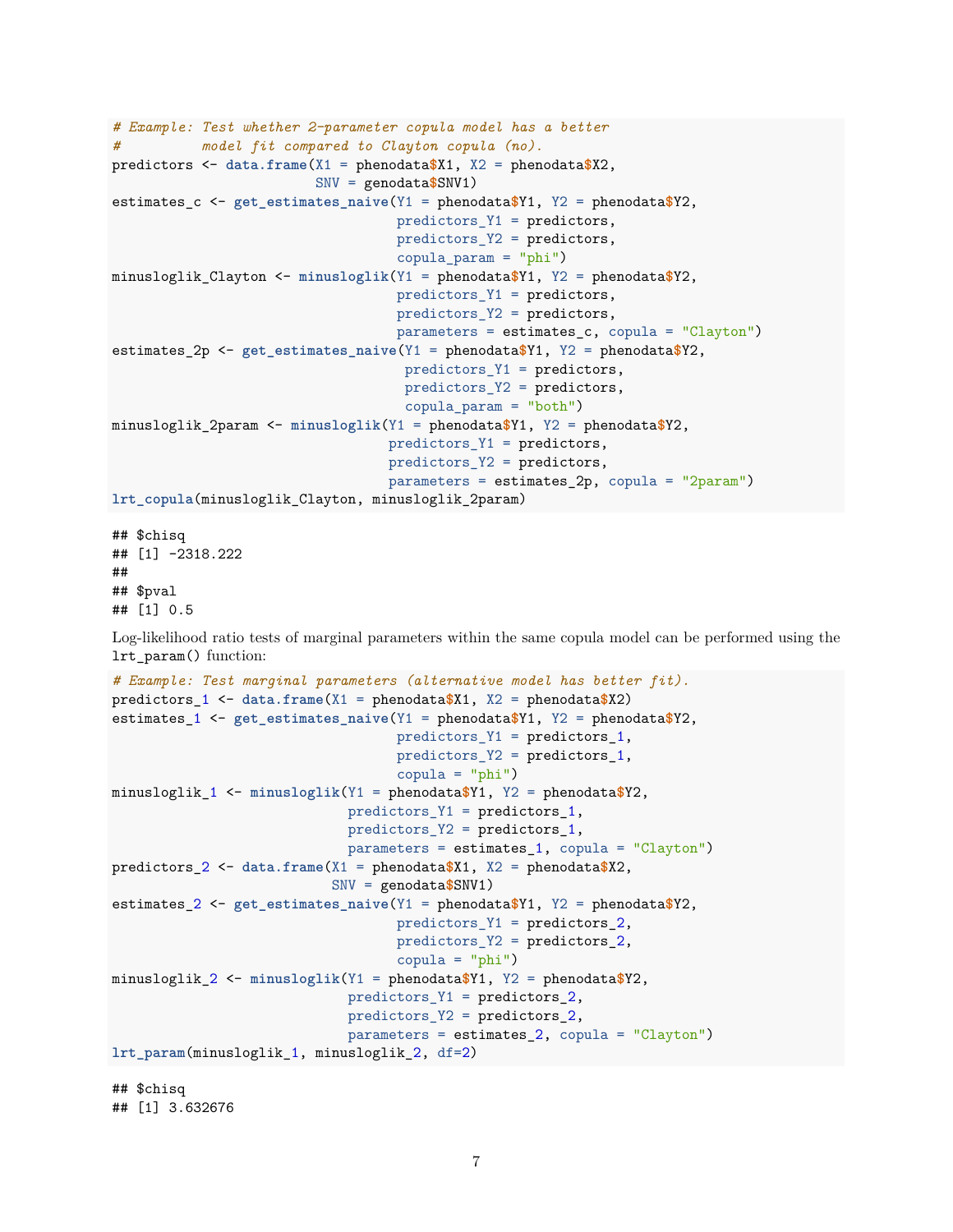#### ## ## \$pval ## [1] 0.1626202

Finally, to obtain maximum likelihood estimates of the parameters  $(\psi, \alpha, \beta, \sigma_1, \sigma_2)$  as well as standard error estimates under the Clayton or 2-parameter copula models, the function cjamp() can be used. cjamp() uses the optimx() function in the optimx package to maximize the log-likelihood function (i.e., minimize minusloglik()). For this, the BFGS optimization method is recommended. In order to deal with convergence problems, several checks are built-in, and different starting values for the optimization algorithm are automatically tried. Standard error estimates of the parameter estimates are obtained from the observed inverse information matrix. Finally, p-values are computed for the marginal parameter estimates from hypothesis tests of the absence of effects of each predictor on each phenotype in the marginal models.

```
# Restrict example to sample size 100 to decrease running time:
predictors <- data.frame(X1 = phenodata$X1, X2 = phenodata$X2, genodata[, 1:3])[1:100,]
cjamp_res <- cjamp(copula = "2param", Y1 = phenodata$Y1[1:100], Y2 = phenodata$Y2[1:100],
               predictors_Y1 = predictors, predictors_Y2 = predictors,
               scale\_var = FALSE, optim_method = "BFGS", trace = 0,
               kkt2tol = 1E-16, SE\_est = TRUE, pval\_est = TRUE,
               n<sub>_iter_max</sub> = 10)
cjamp_res
## $`Parameter point estimates`
## Y1_sigma Y2_sigma Y1_(Intercept) Y1_X1 Y1_X2
## 9.343665e-01 9.105235e-01 8.306169e-02 5.062952e-01 5.641714e-01
## Y1_SNV1 Y1_SNV2 Y1_SNV3 Y2_(Intercept) Y2_X1
## 3.707410e-02 3.854541e-01 -9.356935e-02 -5.692639e-02 3.778275e-01
## Y2_X2 Y2_SNV1 Y2_SNV2 Y2_SNV3 phi
## 4.996719e-01 1.457613e-01 3.059386e-01 -8.816050e-02 2.216355e+00
## theta tau lambda_l lambda_u
## 1.000018e+00 5.256651e-01 7.314427e-01 2.473863e-05
##
## $`Parameter standard error estimates`
## Y1_sigma Y2_sigma Y1_(Intercept) Y1_X1 Y1_X2
## 0.060523619 0.059930322 0.149761799 0.090333460 0.170380948
## Y1_SNV1 Y1_SNV2 Y1_SNV3 Y2_(Intercept) Y2_X1
## 0.126321435 0.473962563 0.155398437 0.155211725 0.085813211
## Y2_X2 Y2_SNV1 Y2_SNV2 Y2_SNV3 phi
## 0.166817053 0.125764603 0.438079460 0.149839102 0.401091961
## theta tau lambda_l lambda_u
## 0.001014005 0.045121584 0.041395510 0.001405641
##
## $`Parameter p-values`
## Y1_(Intercept) Y1_X1 Y1_X2 Y1_SNV1 Y1_SNV2
## 5.791510e-01 2.085728e-08 9.288517e-04 7.691475e-01 4.160699e-01
## Y1_SNV3 Y2_(Intercept) Y2_X1 Y2_X2 Y2_SNV1
## 5.470907e-01 7.137935e-01 1.068104e-05 2.741495e-03 2.464558e-01
## Y2_SNV2 Y2_SNV3
## 4.849500e-01 5.562855e-01
##
## $`Convergence code of optimx function`
## convcode
## 0
##
```

```
8
```
## \$`Karush-Kuhn-Tucker conditions 1 and 2`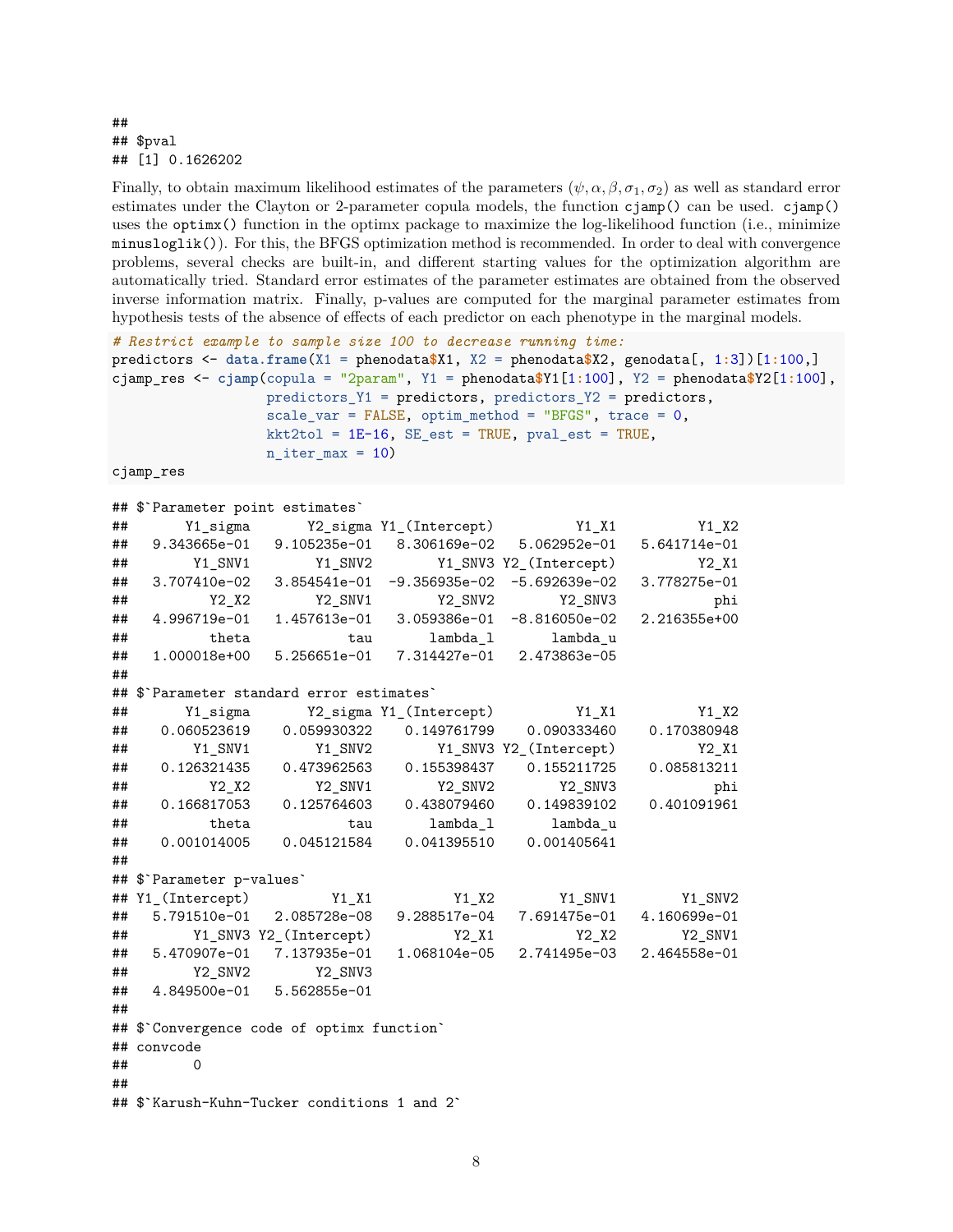```
## KKT1 KKT2
## TRUE TRUE
##
## $`Maximum log-likelihood`
## maxloglik
## 222.3041
##
## attr(,"class")
## [1] "cjamp"
```
If the goal is to test a large number of predictors in the same marginal models (such as in genetic association studies), the wrapper function cjamp\_loop() provides an easy use of the cjamp() function and only extracts the coefficient and standard error estimates as well as the p-values for the predictor(s) of interest, and not for all other covariates.

```
# Restrict example to sample size 100 to decrease running time:
covariates <- data.frame(X1 = phenodata$X1, X2 = phenodata$X2)[1:100,]
predictors <- genodata[1:100,1:5]
cjamp_loop_res <- cjamp_loop(copula = "Clayton", Y1 = phenodata$Y1[1:100],
                              Y2 = phenodata$Y2[1:100], predictors = predictors,
                              covariates_Y1 = covariates, covariates_Y2 = covariates,scale\_var = FALSE, optimum\_method = "BFGS", trace = 0,kkt2tol = 1E-16, SE\_est = TRUE, pval\_est = TRUE,
                              n<sub>_iter_max</sub> = 10)
```
cjamp\_loop\_res

```
## $`Parameter point estimates for effects of predictors on Y1`
## SNV1 SNV2 SNV3 SNV4 SNV5
## 0.03839141 0.42923016 -0.11439386 0.14760786 0.16346598
##
## $`Parameter point estimates for effects of predictors on Y2`
## SNV1 SNV2 SNV3 SNV4 SNV5
## 0.15063307 0.30906230 -0.11098892 0.08360284 0.40747355
##
## $`Parameter standard error estimates for effects on Y1`
## SNV1 SNV2 SNV3 SNV4 SNV5
## 0.1267177 0.4757362 0.1561781 0.1316184 0.2786912
##
## $`Parameter standard error estimates for effects on Y2`
## SNV1 SNV2 SNV3 SNV4 SNV5
## 0.1258775 0.4362587 0.1477147 0.1239290 0.2591875
##
## $`Parameter p-values for effects of predictors on Y1`
## SNV1 SNV2 SNV3 SNV4 SNV5
## 0.7619142 0.3669272 0.4638893 0.2620823 0.5575067
##
## $`Parameter p-values for effects of predictors on Y2`
## SNV1 SNV2 SNV3 SNV4 SNV5
## 0.2314374 0.4786733 0.4524279 0.4999282 0.1159230
##
## $`Convergence code of optimx function`
## [1] 0 0 0 0 0
##
## $`Karush-Kuhn-Tucker conditions 1 and 2`
## [1] TRUE TRUE TRUE TRUE TRUE
```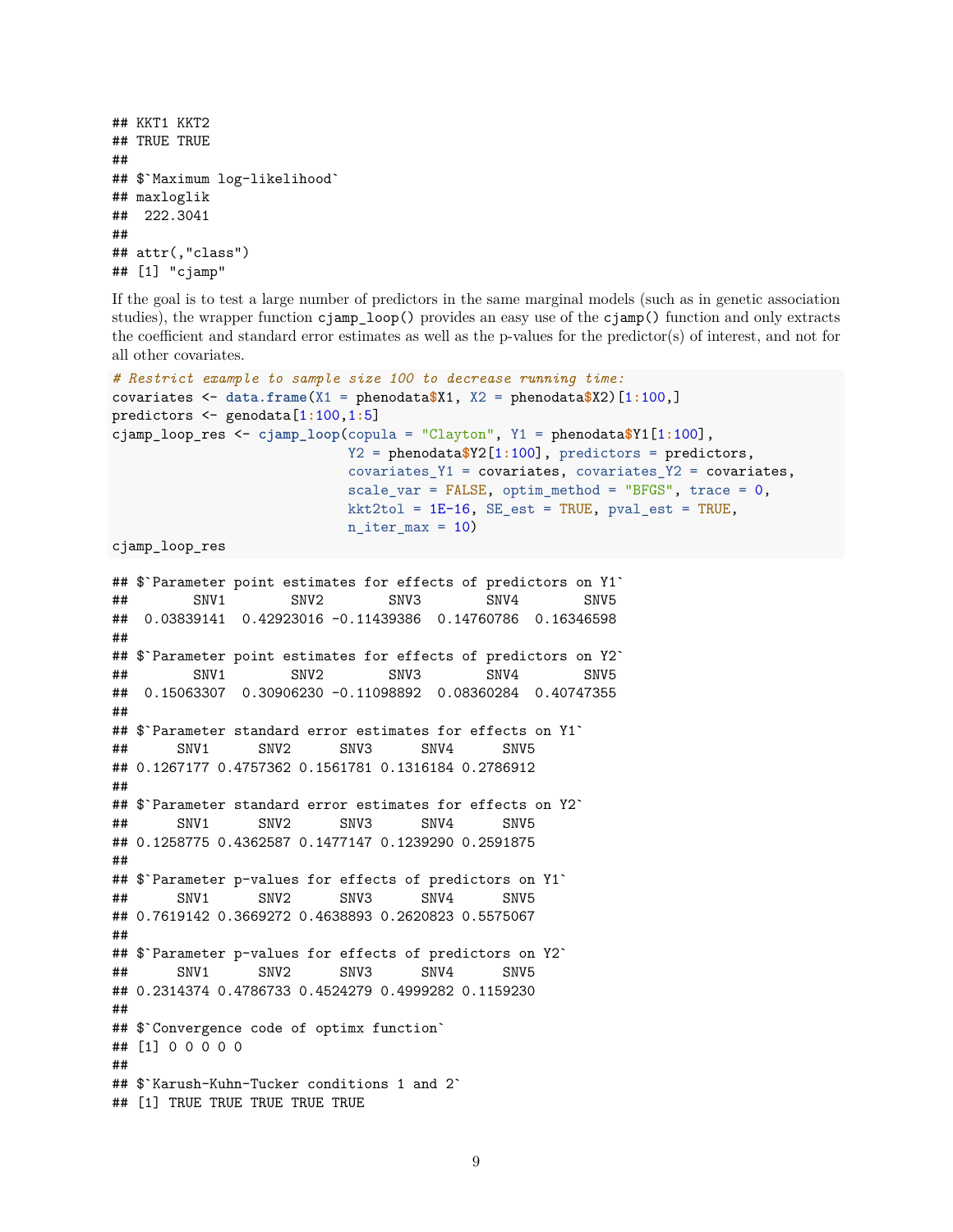## ## \$`Maximum log-likelihood` ## [1] 222.8908 223.7511 223.8642 223.5241 222.7414 ## ## attr(,"class") ## [1] "cjamp"

Both cjamp() and cjamp\_loop() return cjamp objects as output, so that the summary.cjamp() function can be used through the generic summary() to provide a reader-friendly formatted output of the results.

```
# Summary of regular cjamp function
summary(cjamp_res)
```

```
## [1] "C-JAMP estimates of marginal parameters."
## point_estimates SE_estimates pvalues
## Y1_(Intercept) 0.08306169 0.14976180 5.791510e-01
## Y1_X1 0.50629518 0.09033346 2.085728e-08
## Y1_X2 0.56417136 0.17038095 9.288517e-04
## Y1_SNV1 0.03707410 0.12632144 7.691475e-01
## Y1_SNV2 0.38545408 0.47396256 4.160699e-01
## Y1_SNV3 -0.09356935 0.15539844 5.470907e-01
## Y2_(Intercept) -0.05692639 0.15521173 7.137935e-01
## Y2_X1 0.37782751 0.08581321 1.068104e-05
## Y2_X2 0.49967186 0.16681705 2.741495e-03
## Y2_SNV1 0.14576130 0.12576460 2.464558e-01
## Y2_SNV2 0.30593863 0.43807946 4.849500e-01
## Y2_SNV3 -0.08816050 0.14983910 5.562855e-01
```

```
# Summary of looped cjamp function
```

```
summary(cjamp_loop_res)
```

```
## [1] "C-JAMP estimates of marginal parameters on Y1."
## point_estimates SE_estimates pvalues
## Y1_SNV1 0.03839141 0.1267177 0.7619142
## Y1_SNV2 0.42923016 0.4757362 0.3669272
## Y1_SNV3 -0.11439386 0.1561781 0.4638893
## Y1_SNV4 0.14760786 0.1316184 0.2620823
## Y1_SNV5 0.16346598 0.2786912 0.5575067
## [1] "C-JAMP estimates of marginal parameters on Y2."
## point_estimates SE_estimates pvalues
## Y2_SNV1 0.15063307 0.1258775 0.2314374
## Y2_SNV2 0.30906230 0.4362587 0.4786733
## Y2_SNV3 -0.11098892 0.1477147 0.4524279
## Y2_SNV4 0.08360284 0.1239290 0.4999282
## Y2_SNV5 0.40747355 0.2591875 0.1159230
```
# **References**

Joe H (1997). Multivariate models and multivariate dependence concepts. London: Chapman & Hall.

Konigorski S, Yilmaz YE, Bull SB (2014). Bivariate genetic association analysis of systolic and diastolic blood pressure by copula models. BMC Proc, 8(Suppl 1): S72.

Konigorski S, Yilmaz YE, Pischon T (2016). Genetic association analysis based on a joint model of gene expression and blood pressure. BMC Proc, 10(Suppl 7): 289-294.

Laird NM, Lange C (2011). The fundamentals of modern statistical genetics. New York: Springer.